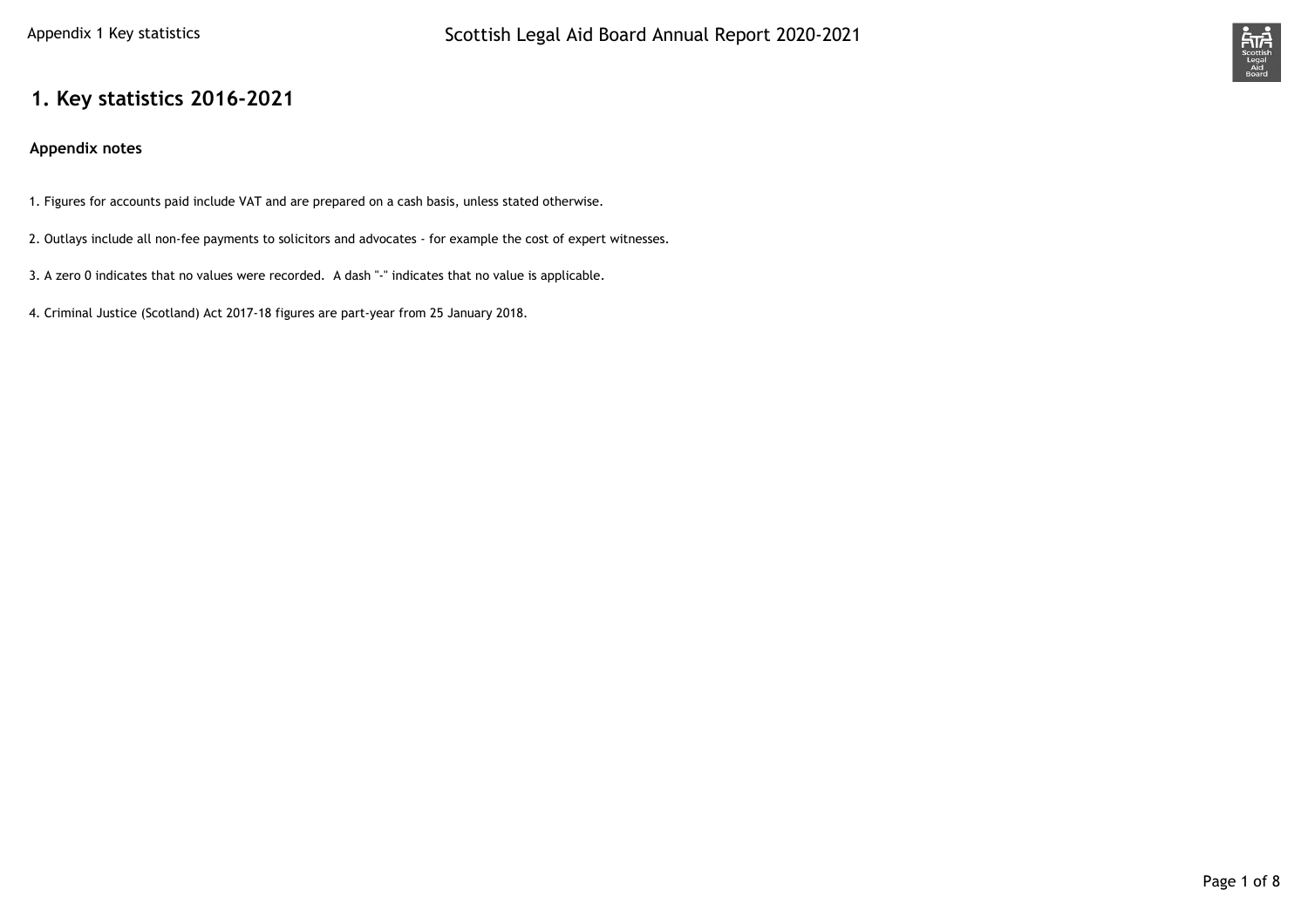

| 1.1 Initial applications for legal assistance                     |           |           |           |           |           | Percent change on |           |
|-------------------------------------------------------------------|-----------|-----------|-----------|-----------|-----------|-------------------|-----------|
|                                                                   | 2016-2017 | 2017-2018 | 2018-2019 | 2019-2020 | 2020-2021 | 2019-2020         | 2016-2017 |
| Civil                                                             |           |           |           |           |           |                   |           |
| Civil advice and assistance and ABWOR                             | 68,079    | 63,647    | 61,112    | 58,105    | 44,658    | $-23%$            | $-34%$    |
| Civil legal aid                                                   | 18,877    | 17,549    | 18,219    | 18,083    | 14,589    | $-19%$            | $-23%$    |
| Total civil legal assistance                                      | 86,956    | 81,196    | 79,331    | 76,188    | 59,247    | $-22%$            | $-32%$    |
| Criminal                                                          |           |           |           |           |           |                   |           |
| Criminal advice and assistance                                    | 22,590    | 18,682    | 10,123    | 9,161     | 8,791     | -4%               | $-61%$    |
| Criminal Justice (Scotland) Act - Advice and assistance and ABWOR |           | 2,316     | 16,898    | 17,361    | 16,391    | -6%               |           |
| <b>Criminal ABWOR</b>                                             | 28,713    | 26,660    | 26,192    | 25,985    | 19,045    | $-27%$            | $-34%$    |
| Summary criminal legal aid (SLAB assessed)                        | 52,706    | 49,194    | 43,670    | 45,078    | 36,947    | $-18%$            | $-30%$    |
| Summary and ABWOR                                                 | 81,419    | 75,854    | 69,862    | 71,063    | 55,992    | $-21%$            | $-31%$    |
| Solemn                                                            | 11,133    | 10,616    | 11,482    | 11,828    | 13,295    | 12%               | 19%       |
| Appeals                                                           | 532       | 501       | 489       | 487       | 298       | $-39%$            | $-44%$    |
| <b>Total criminal legal assistance</b>                            | 115,674   | 107,969   | 108,854   | 109,900   | 94,767    | $-14%$            | $-18%$    |
| <b>Children's</b>                                                 |           |           |           |           |           |                   |           |
| Children's advice and assistance                                  | 4,725     | 4,279     | 3,823     | 3,674     | 2,944     | $-20%$            | $-38%$    |
| <b>Children's ABWOR</b>                                           | 4,371     | 4,383     | 4,814     | 4,622     | 3,375     | $-27%$            | $-23%$    |
| Children's advice and assistance and ABWOR                        | 9,096     | 8,662     | 8,637     | 8,296     | 6,319     | $-24%$            | $-31%$    |
| Children's legal aid (including appeals)                          | 3,055     | 2,806     | 2,712     | 2,695     | 1,865     | $-31%$            | $-39%$    |
| Total children's legal assistance                                 | 12,151    | 11,468    | 11,349    | 10,991    | 8,184     | $-26%$            | $-33%$    |
| Total initial applications for legal assistance                   | 214,781   | 200,633   | 199,534   | 197,079   | 162,198   | $-18%$            | $-24%$    |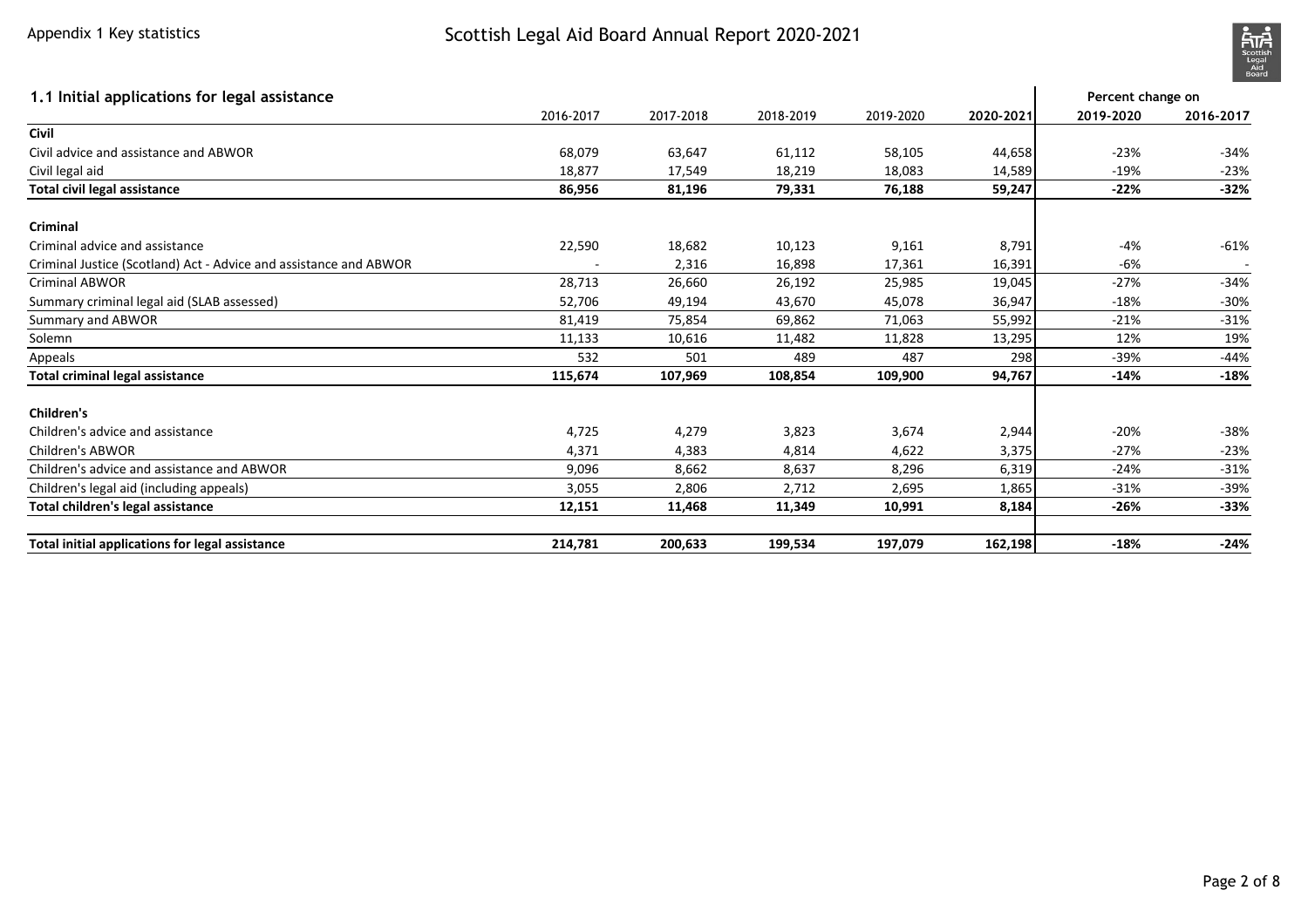

| 1.2 Grants of legal assistance                                    |           |           |           |           |           | Percent change on |           |
|-------------------------------------------------------------------|-----------|-----------|-----------|-----------|-----------|-------------------|-----------|
|                                                                   | 2016-2017 | 2017-2018 | 2018-2019 | 2019-2020 | 2020-2021 | 2019-2020         | 2016-2017 |
| Civil                                                             |           |           |           |           |           |                   |           |
| Civil advice and assistance and ABWOR                             | 68,079    | 63,647    | 61,112    | 58,105    | 44,658    | $-23%$            | $-34%$    |
| Civil legal aid                                                   | 13,425    | 13,093    | 13,561    | 14,825    | 12,135    | $-18%$            | $-10%$    |
| <b>Total civil legal assistance</b>                               | 81,504    | 76,740    | 74,673    | 72,930    | 56,793    | $-22%$            | $-30%$    |
| Criminal                                                          |           |           |           |           |           |                   |           |
| Criminal advice and assistance                                    | 22,590    | 18,682    | 10,123    | 9,161     | 8,791     | $-4%$             | $-61%$    |
| Criminal Justice (Scotland) Act - Advice and assistance and ABWOR |           | 2,316     | 16,898    | 17,361    | 16,391    | $-6%$             |           |
| <b>Criminal ABWOR</b>                                             | 28,713    | 26,660    | 26,192    | 25,985    | 19,045    | $-27%$            | $-34%$    |
| Summary criminal legal aid (SLAB assessed)                        | 47,761    | 43,819    | 40,123    | 41,106    | 33,942    | $-17%$            | $-29%$    |
| Total summary criminal and ABWOR                                  | 76,474    | 70,479    | 66,315    | 67,091    | 52,987    | $-21%$            | $-31%$    |
| Solemn criminal legal aid                                         | 10,059    | 9,772     | 10,457    | 11,050    | 12,492    | 13%               | 24%       |
| Court granted legal aid                                           | 2,814     | 2,620     | 2,554     | 2,448     | 1,096     | $-55%$            | $-61%$    |
| Appeals                                                           | 489       | 480       | 458       | 464       | 286       | $-38%$            | $-42%$    |
| Duty solicitor appearances (including PDSO)                       | 12,388    | 10,845    | 9,509     | 11,026    | 5,240     | $-52%$            | $-58%$    |
| <b>Total criminal legal assistance</b>                            | 124,814   | 115,194   | 116,314   | 118,601   | 97,283    | $-18%$            | $-22%$    |
| <b>Children's</b>                                                 |           |           |           |           |           |                   |           |
| Children's advice and assistance                                  | 4,725     | 4,279     | 3,823     | 3,674     | 2,944     | $-20%$            | $-38%$    |
| Children's ABWOR                                                  | 4,371     | 4,383     | 4,814     | 4,622     | 3,375     | $-27%$            | $-23%$    |
| Children's advice and assistance and ABWOR                        | 9,096     | 8,662     | 8,637     | 8,296     | 6,319     | $-24%$            | $-31%$    |
| Children's legal aid (including appeals)                          | 2,601     | 2,380     | 2,319     | 2,365     | 1,696     | $-28%$            | $-35%$    |
| Children's automatic legal aid                                    | 216       | 229       | 136       | 143       | 63        | $-56%$            | $-71%$    |
| Total children's legal assistance                                 | 11,913    | 11,271    | 11,092    | 10,804    | 8,078     | $-25%$            | $-32%$    |
| Total grants of legal assistance                                  | 218,231   | 203,205   | 202,079   | 202,335   | 162,154   | $-20%$            | $-26%$    |

**Notes**

1. Solemn & duty have been restated for 2019-20. Criminal Justice Act has been restated for 2017-18.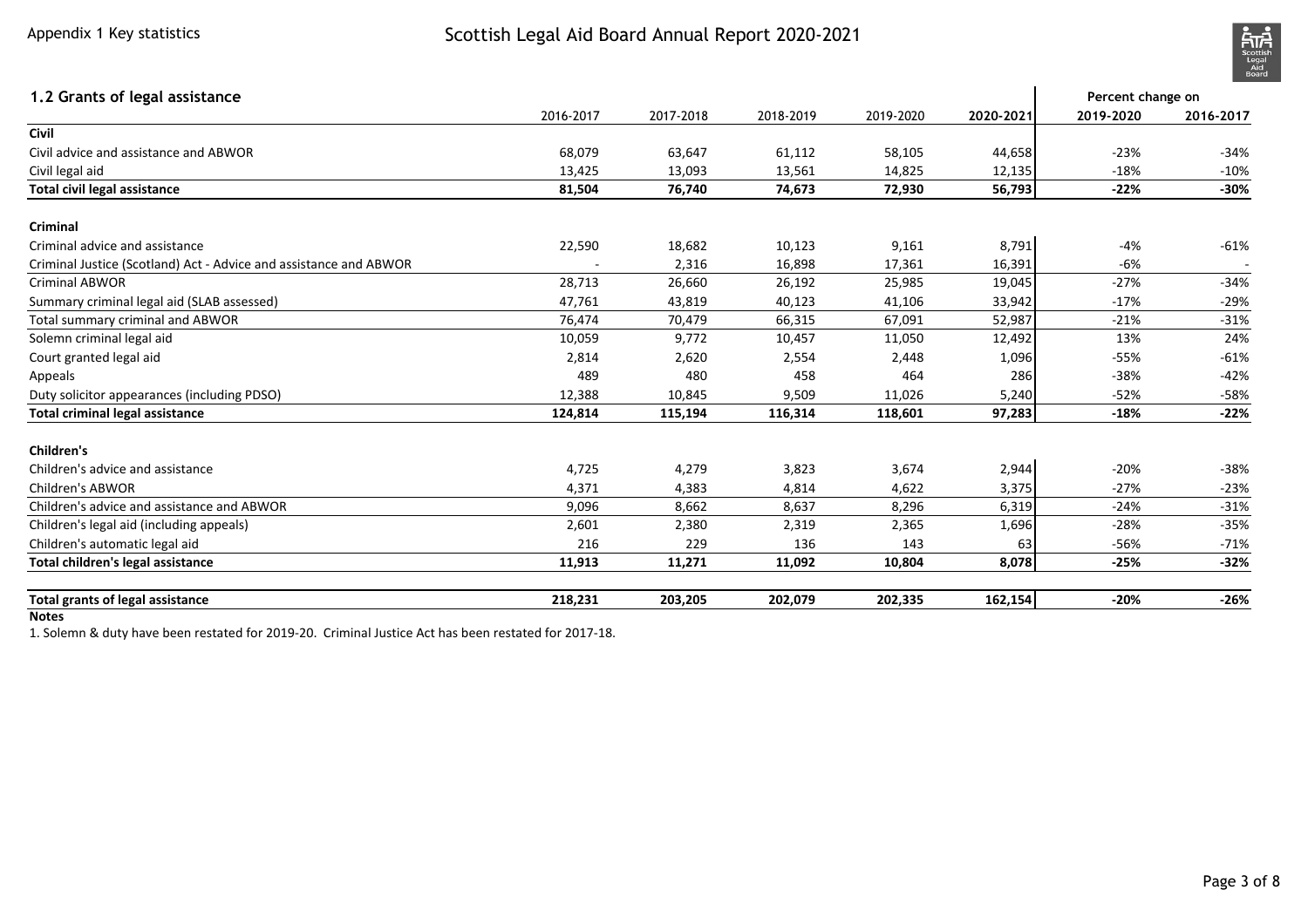

| 1.3 Total payments for administration (£000)                      |           |           |           |           |           | Percent change on |           |
|-------------------------------------------------------------------|-----------|-----------|-----------|-----------|-----------|-------------------|-----------|
|                                                                   | 2016-2017 | 2017-2018 | 2018-2019 | 2019-2020 | 2020-2021 | 2019-2020         | 2016-2017 |
| <b>Administration spend</b>                                       |           |           |           |           |           |                   |           |
| Staff costs                                                       | 9,685     | 9,715     | 9,840     | 10,632    | 10,856    | 2%                | 12%       |
| Running costs                                                     | 1,932     | 2,236     | 1,715     | 1,711     | 1,817     | 6%                | $-6%$     |
| Capital                                                           | 130       | 74        | 63        | 96        | 244       | 154%              | 88%       |
| <b>Total administration spend</b>                                 | 11,747    | 12,025    | 11,618    | 12,439    | 12,917    | 4%                | 10%       |
| 1.4 Number of cases paid to solicitors                            |           |           |           |           |           | Percent change on |           |
|                                                                   | 2016-2017 | 2017-2018 | 2018-2019 | 2019-2020 | 2020-2021 | 2019-2020         | 2016-2017 |
| Civil legal assistance                                            |           |           |           |           |           |                   |           |
| Civil advice and assistance and ABWOR                             | 53,577    | 54,628    | 52,019    | 49,755    | 39,043    | $-22%$            | $-27%$    |
| Civil legal aid                                                   | 13,048    | 13,578    | 13,243    | 12,789    | 9,209     | $-28%$            | $-29%$    |
| Total civil legal assistance                                      | 66,625    | 68,206    | 65,262    | 62,544    | 48,252    | $-23%$            | $-28%$    |
| <b>Criminal legal assistance</b>                                  |           |           |           |           |           |                   |           |
| Criminal advice and assistance                                    | 11,686    | 10,065    | 6,269     | 5,186     | 4,244     | $-18%$            | $-64%$    |
| Criminal Justice (Scotland) Act - Advice and assistance and ABWOR |           | 1,299     | 12,176    | 13,682    | 13,670    | 0%                |           |
| <b>Criminal ABWOR</b>                                             | 27,284    | 24,077    | 24,116    | 23,875    | 19,474    | $-18%$            | $-29%$    |
| Summary criminal legal aid                                        | 49,807    | 45,307    | 40,964    | 38,577    | 26,098    | $-32%$            | $-48%$    |
| Solemn criminal legal aid                                         | 11,559    | 9,787     | 9,378     | 10,366    | 7,007     | $-32%$            | $-39%$    |
| Court granted legal aid                                           | 2,278     | 2,009     | 1,815     | 1,866     | 825       | $-56%$            | $-64%$    |
| Appeals                                                           | 1,176     | 1,089     | 1,016     | 1,036     | 625       | $-40%$            | $-47%$    |
| Duty                                                              | 10,311    | 8,919     | 7,448     | 8,628     | 3,959     | $-54%$            | $-62%$    |
| ID/Viper Parades                                                  | 434       | 1,032     | 1,026     | 942       | 739       | $-22%$            | 70%       |
| <b>Total criminal legal assistance</b>                            | 114,535   | 103,584   | 104,208   | 104,158   | 76,641    | $-26%$            | $-33%$    |
| <b>Children's legal assistance</b>                                |           |           |           |           |           |                   |           |
| Children's advice and assistance                                  | 2,933     | 2,353     | 2,121     | 1,862     | 1,418     | $-24%$            | $-52%$    |
| Children's ABWOR                                                  | 4,465     | 5,172     | 4,986     | 5,164     | 3,517     | $-32%$            | $-21%$    |
| Children's legal aid                                              | 2,698     | 2,452     | 2,394     | 2,332     | 1,524     | $-35%$            | $-44%$    |
| Total children's legal assistance                                 | 10,096    | 9,977     | 9,501     | 9,358     | 6,459     | $-31%$            | $-36%$    |
| <b>Total legal assistance</b>                                     | 191,256   | 181,767   | 178,971   | 176,060   | 131,352   | $-25%$            | $-31%$    |

#### **Notes**

1. Duty figures are the solicitors' number of appearances on behalf of accused persons.

2. The ability to report iD/Viper attendances was introduced during 2016-2017. Figures are part-year from 21 October 2016. 3. These figures do not include work done by employed solicitors such as CLAO & PDSO.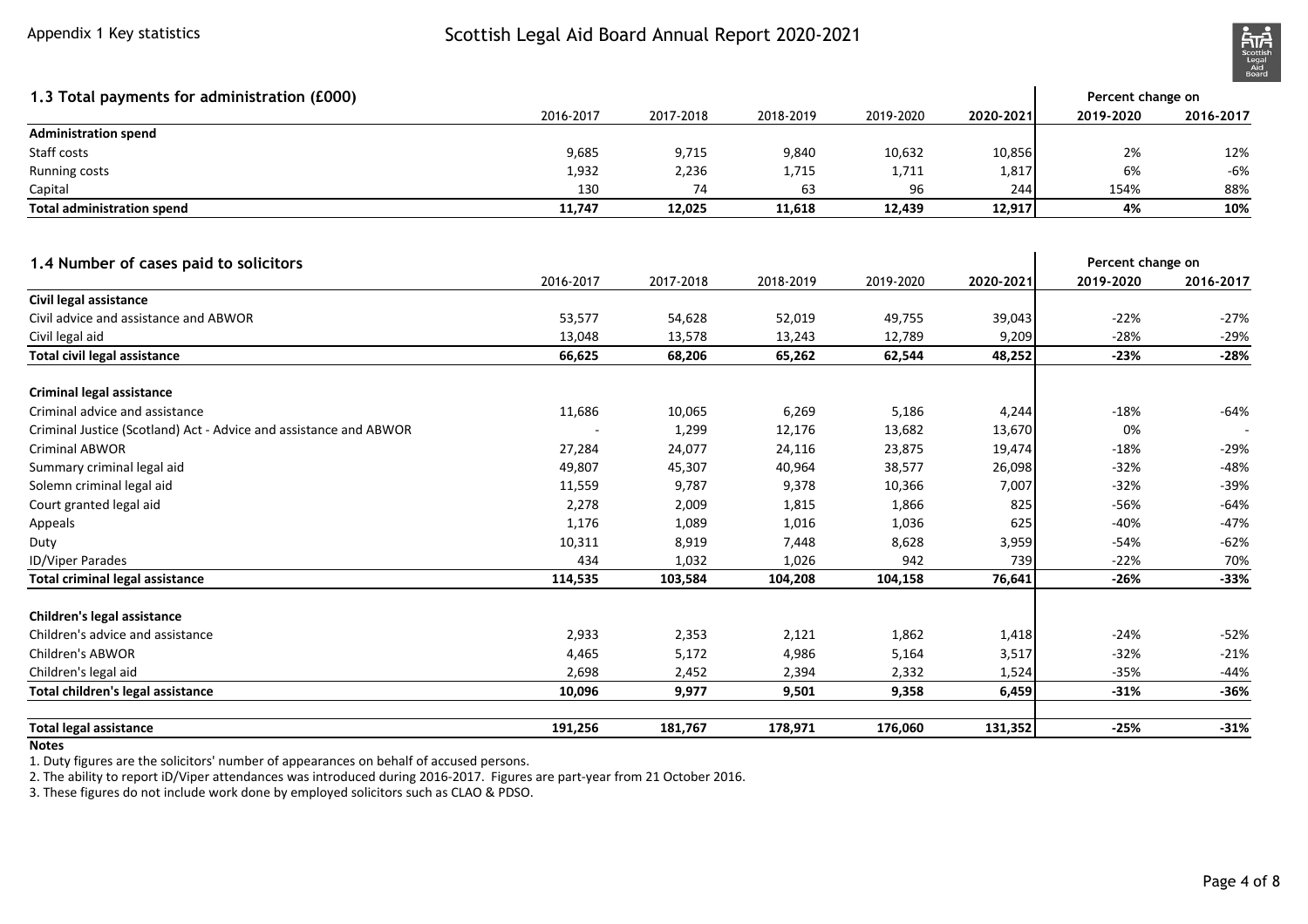# Scottish Legal Aid Board Annual Report 2020-2021



| 1.5(a) Summary of total cost to the taxpayer of legal assistance (£000) |           |           |           |           |           | Percent change on |           |
|-------------------------------------------------------------------------|-----------|-----------|-----------|-----------|-----------|-------------------|-----------|
|                                                                         | 2016-2017 | 2017-2018 | 2018-2019 | 2019-2020 | 2020-2021 | 2019-2020         | 2016-2017 |
| Total net civil legal assistance                                        | 40,864    | 42,311    | 41,959    | 46,143    | 40,255    | $-13%$            | $-1%$     |
| Total net grant funded                                                  | 3,905     | 2,291     | 2,779     | 2,723     | 3,159     | 16%               | $-19%$    |
| Total net criminal legal assistance                                     | 85,371    | 74,280    | 73,440    | 75,852    | 52,015    | $-31%$            | $-39%$    |
| Total net children's legal assistance                                   | 5,356     | 5,358     | 5,239     | 5,312     | 3,751     | $-29%$            | $-30%$    |
| Miscellaneous                                                           | 234       | 301       | 375       | 822       | (90)      | $-111%$           | $-138%$   |
| Total cost of legal assistance to the taxpayer                          | 135,730   | 124,541   | 123,792   | 130,853   | 99,090    | $-24%$            | $-27%$    |
| <b>Notes</b><br>See table 1.5(b)                                        |           |           |           |           |           |                   |           |
| 1.5(b) Total cost to the taxpayer of legal assistance (£000)            |           |           |           |           |           | Percent change on |           |
|                                                                         | 2016-2017 | 2017-2018 | 2018-2019 | 2019-2020 | 2020-2021 | 2019-2020         | 2016-2017 |
| Civil legal assistance                                                  |           |           |           |           |           |                   |           |
| Total civil advice and assistance and ABWOR                             | 18,443    | 19,606    | 19,492    | 21,596    | 19,879    | $-8%$             | 8%        |
| Civil legal aid gross expenditure                                       | 30,719    | 30,406    | 31,371    | 31,342    | 26,846    | $-14%$            | $-13%$    |
| Civil legal aid income received                                         | (9, 727)  | (9, 160)  | (10, 291) | (8, 190)  | (7,664)   | $-6%$             | $-21%$    |
| Civil legal aid (net cost)                                              | 20,992    | 21,246    | 21,079    | 23,152    | 19,182    | $-17%$            | $-9%$     |
| CLAO gross expenditure                                                  | 1,442     | 1,478     | 1,403     | 1,414     | 1,211     | $-14%$            | $-16%$    |
| CLAO income received                                                    | (13)      | (19)      | (16)      | (19)      | (17)      | $-14%$            | 30%       |
| CLAO (net cost)                                                         | 1,429     | 1,459     | 1,387     | 1,395     | 1,194     | $-14%$            | $-16%$    |
| Total civil assistance gross expenditure                                | 50,604    | 51,491    | 52,266    | 54,353    | 47,935    | $-12%$            | $-5%$     |
| Civil audit restitution                                                 | (0)       | (0)       | (0)       | (0)       | (0)       |                   |           |
| Total net civil legal assistance                                        | 40,864    | 42,311    | 41,959    | 46,143    | 40,255    | $-13%$            | $-1%$     |
| <b>Grant funding</b>                                                    |           |           |           |           |           |                   |           |
| Grant funded expenditure                                                | 6,255     | 4,886     | 4,674     | 2,723     | 3,159     | 16%               | $-49%$    |
| Money Advice Service funding received                                   | (2, 350)  | (2, 595)  | (1,895)   | (0)       | (0)       |                   | $-100%$   |
| <b>Total net grant funded</b>                                           | 3,905     | 2,291     | 2,779     | 2,723     | 3,159     | 16%               | $-19%$    |
|                                                                         |           |           |           |           |           |                   |           |

Table 1.5 continued overleaf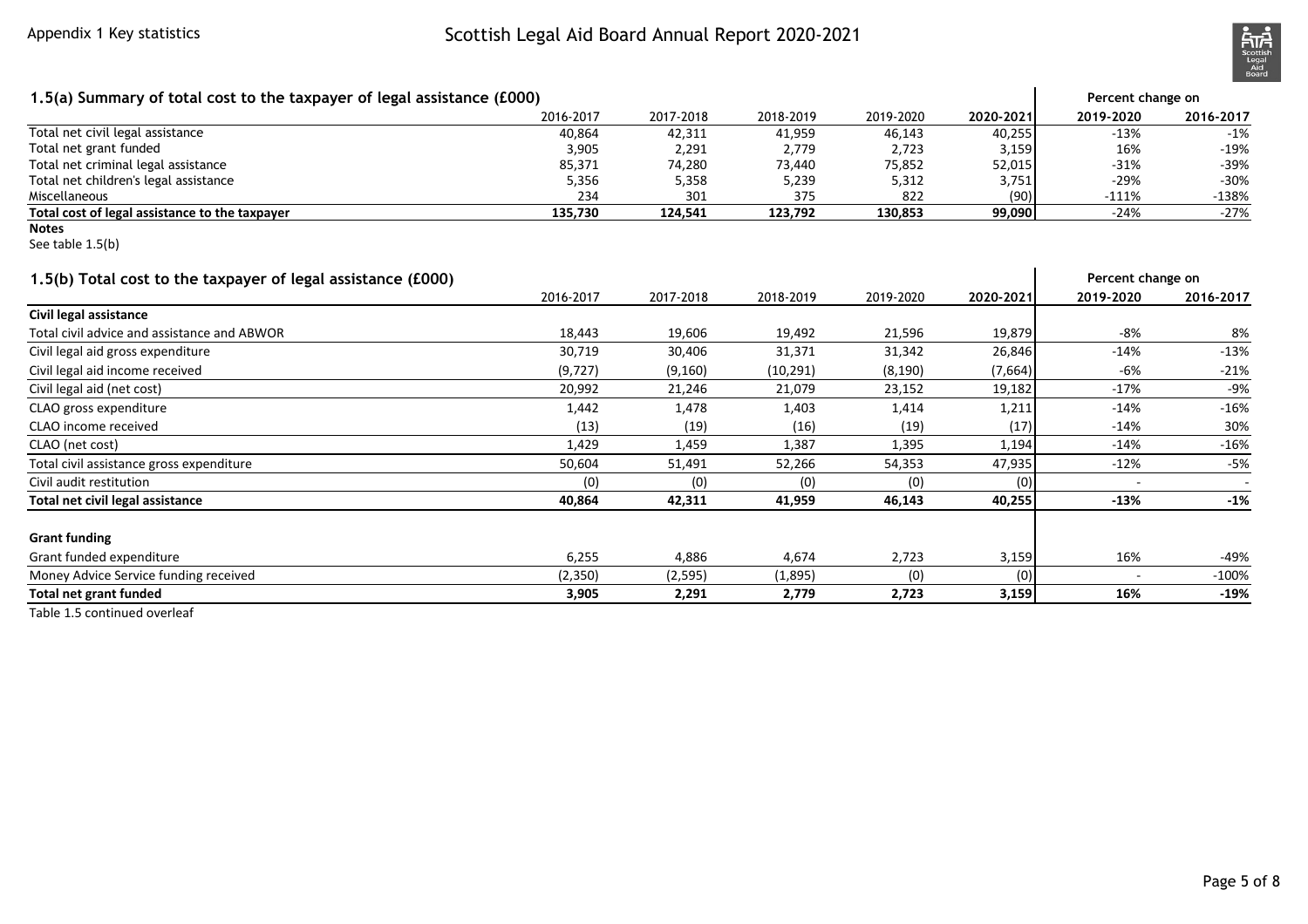### Scottish Legal Aid Board Annual Report 2020-2021



#### **1.5(b) Total cost to the taxpayer of legal assistance (£000)** (continued)2016-2017 2017-2018 2018-2019 2019-2020 **2020-2021 2019-2020 2016-2017Criminal legal assistance** Criminal advice and assistance 1,003 <sup>929</sup> <sup>424</sup> <sup>340</sup> <sup>333</sup> -2% -67%Criminal Justice (Scotland) Act - Advice and assistance and ABWOR - 12.128 11.024 10.785 11.262 1,577 1,471 -7% - 179 1,471 -7% - 172 1,577 1,471 -7% - 179 - 179 - 20% - 11.262 11.262 11.262 11.262 11.262 11.262 11.262 11. Criminal ABWORR 12,128 11,024 10,785 11,262 9,658 -14% -20%  $-13%$ Total criminal advice and assistance and ABWORR 13,131 12,125 12,730 13,179 11,463 -13% -13%  $-46%$ Summary criminal legal aidd 29,272 26,947 24,830 23,802 15,949 -33% -46%  $-48%$ Solemn criminal legal aidd 37,473 29,818 30,297 33,102 19,590 -41% -48%  $-59%$ Court granted legal aid <sup>544</sup> <sup>524</sup> <sup>530</sup> <sup>528</sup> <sup>222</sup> -58% -59% $-23%$ Appeals 1,290 1,217 1,187 1,319 <sup>990</sup> -25% -23% $-61%$ Criminal legal assistance income receivedd (10) (21) (14) (11) (4) -64% -61%  $-46%$ Criminal legal aid (net cost)) 68,568 58,485 56,829 58,741 36,748 -37% -46%  $-68%$ Dutyy 863 644 528 603 276| -54% -68% ID/Viper Parades <sup>78</sup> <sup>182</sup> <sup>184</sup> <sup>192</sup> <sup>159</sup> -17% - Public Defence Solicitors' Office (PDSO) 2,254 2,254 2,240 2,283 2,392 5% 6%45% Police Station Duty Scheme Contact Line <sup>650</sup> <sup>658</sup> 1,017 <sup>944</sup> <sup>943</sup> 0% 45% $-18%$ Glasgow Court Adviserss  $50$  56  $61$  50  $41$  -32% -18%  $-97%$ Criminal audit restitution (224) (125) (150) (150) (7) -95% -97%-39% **Total net criminal legal assistance 85,371 74,280 73,440 75,852 52,015 -31% -39%Children's legal assistance** Children's advice and assistance <sup>324</sup> <sup>222</sup> <sup>209</sup> <sup>180</sup> <sup>162</sup> -10% -50% $-13%$ Children's ABWORR 2,006 2,341 2,381 2,423 1,744 2,28% -13%  $-18%$ Children's advice and assistance and ABWORR 2,330 2,564 2,590 2,602 1,905 2,97% -18%  $-39%$ Children's legal aid 3,042 2,817 2,662 2,723 1,851 -32% -39% $-67%$ Children's legal aid income received (16) (22) (13) (13) (5) -58% -67% $-39%$ Children's legal aid (net cost)) 3,026 2,794 2,649 2,710 1,846 -32% -39%  $-30%$ **Total net children's legal assistance 5,356 5,358 5,239 5,312 3,751 -29% -30%Miscellaneous** Extraordinary interest payment to Advocates <sup>0</sup> <sup>0</sup> <sup>0</sup> <sup>0</sup> <sup>0</sup> - - Miscellaneous payments5 301 301 375 822 (90) -111% -138% <mark>234 301 375 822 (90)</mark> -111% -138% Legal Aid Fund (gross expenditure) 148,070 136,483 136,171 139,236 106,787 -23% -28% $-27%$ **Total cost of legal assistance to the taxpayer 135,730 124,541 123,792 130,853 99,090 -24% -27%Percent change on**

**Notes**

1. The recovery of incorrectly claimed monies is included within the audit restitution lines.

2. Income received from the Money Advice Service is their contribution to the Making Advice Work programme.

3. Income from criminal legal assistance relates to advice and assistance contributions and money repaid by solicitors and assisted persons.

4. The ability to report ID/Viper attendances was introduced during 2016-2017. Figures are part-year from 21 October 2016.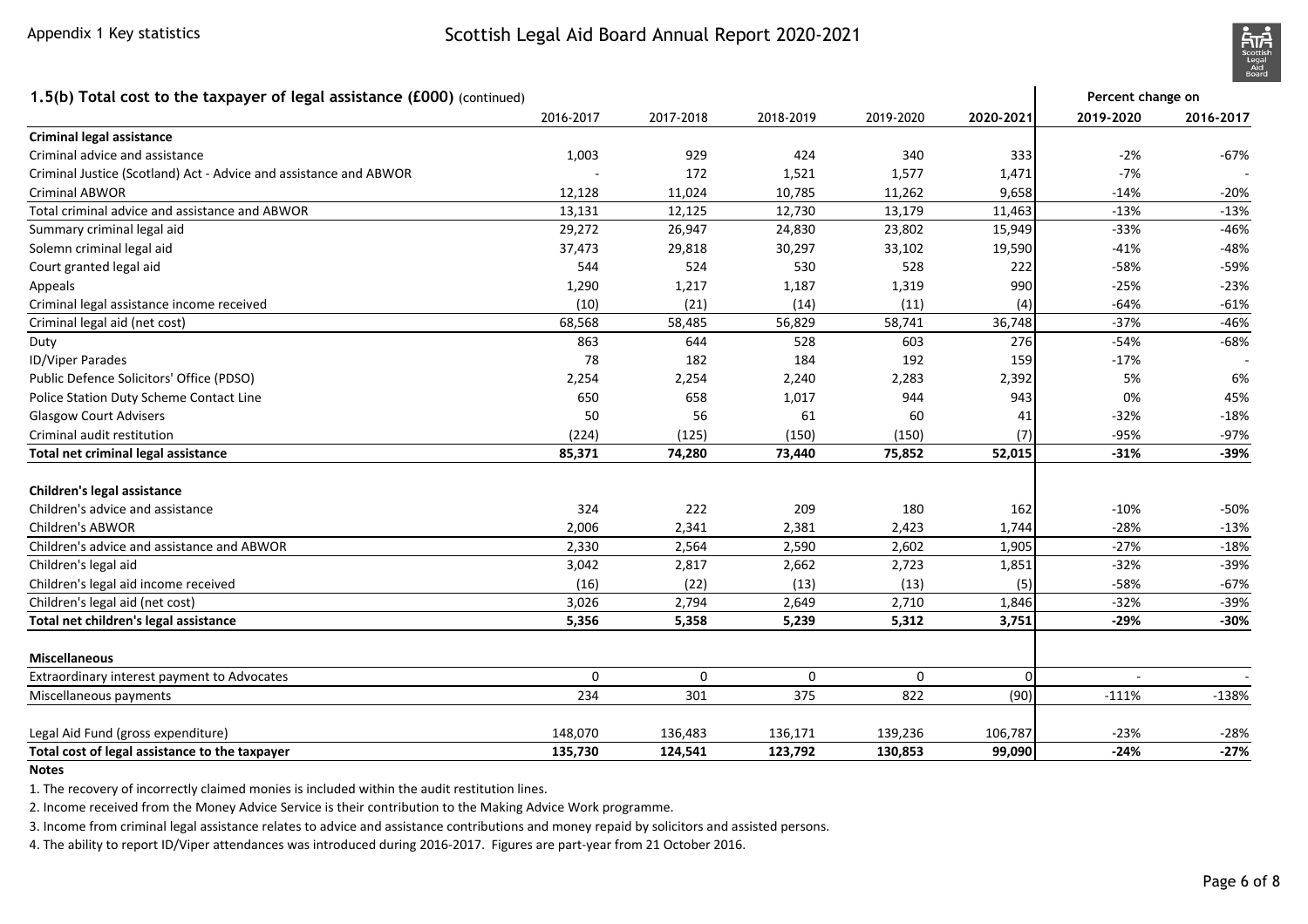# Scottish Legal Aid Board Annual Report 2020-2021



| 1.6 Average case cost (£)                                         |                          |           |           |           |           | Percent change on |           |
|-------------------------------------------------------------------|--------------------------|-----------|-----------|-----------|-----------|-------------------|-----------|
|                                                                   | 2016-2017                | 2017-2018 | 2018-2019 | 2019-2020 | 2020-2021 | 2019-2020         | 2016-2017 |
| Civil legal assistance                                            |                          |           |           |           |           |                   |           |
| Advice and assistance and ABWOR                                   | 344                      | 359       | 375       | 434       | 509       | 17%               | 48%       |
| Civil legal aid                                                   | 2,354                    | 2,239     | 2,369     | 2,451     | 2,915     | 19%               | 24%       |
| Criminal legal assistance                                         |                          |           |           |           |           |                   |           |
| Advice and assistance                                             | 86                       | 92        | 68        | 66        | 79        | 20%               | -9%       |
| Criminal Justice (Scotland) Act - Advice and assistance and ABWOR | $\overline{\phantom{a}}$ | 132       | 125       | 115       | 108       | $-7%$             |           |
| ABWOR                                                             | 445                      | 458       | 447       | 472       | 496       | 5%                | 12%       |
| Summary criminal legal aid                                        | 588                      | 595       | 606       | 617       | 611       | $-1%$             | 4%        |
| Solemn criminal legal aid                                         | 3,242                    | 3,047     | 3,231     | 3,193     | 2,796     | $-12%$            | $-14%$    |
| Court granted legal aid                                           | 239                      | 261       | 292       | 283       | 269       | -5%               | 13%       |
| Appeals                                                           | 1,097                    | 1,117     | 1,169     | 1,273     | 1,584     | 24%               | 44%       |
| Children's legal assistance                                       |                          |           |           |           |           |                   |           |
| Advice and assistance                                             | 110                      | 95        | 99        | 97        | 114       | 18%               | 3%        |
| ABWOR                                                             | 449                      | 453       | 477       | 469       | 496       | 6%                | 10%       |
| Children's legal aid                                              | 1,128                    | 1,149     | 1,112     | 1,168     | 1,215     | 4%                | 8%        |